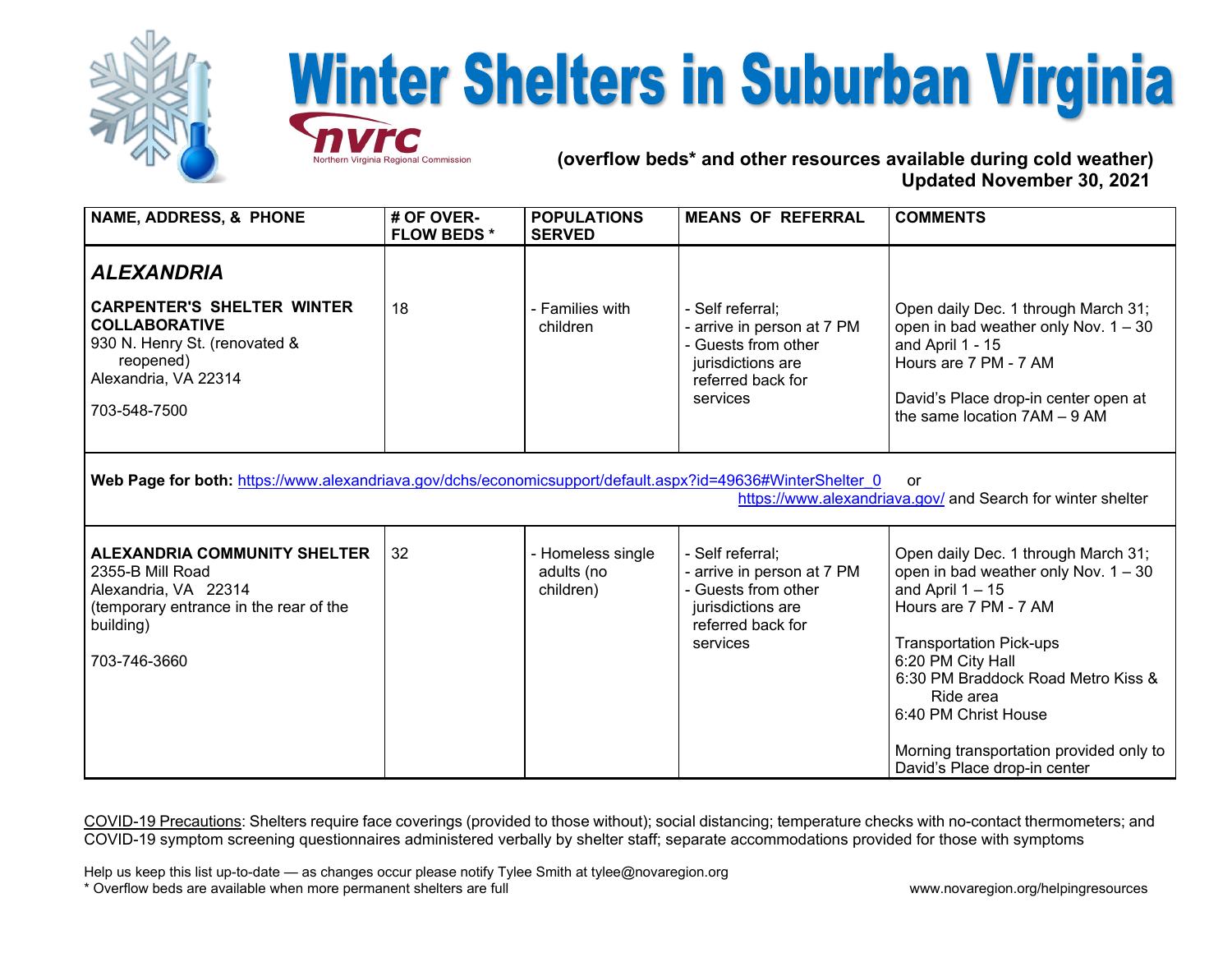| <b>NAME, ADDRESS, &amp; PHONE</b>                                                                                                                                                                                                                                                                       | # OF OVER-<br><b>FLOW BEDS*</b>                                                     | <b>POPULATIONS</b><br><b>SERVED</b>          | <b>MEANS OF REFERRAL</b>                                                                                                                   | <b>COMMENTS</b>                                                                                                                                                                                                                                                                                                                                                                                                                                                                                                                                                                                                |
|---------------------------------------------------------------------------------------------------------------------------------------------------------------------------------------------------------------------------------------------------------------------------------------------------------|-------------------------------------------------------------------------------------|----------------------------------------------|--------------------------------------------------------------------------------------------------------------------------------------------|----------------------------------------------------------------------------------------------------------------------------------------------------------------------------------------------------------------------------------------------------------------------------------------------------------------------------------------------------------------------------------------------------------------------------------------------------------------------------------------------------------------------------------------------------------------------------------------------------------------|
| <b>ARLINGTON</b><br><b>ARLINGTON HOMELESS</b><br><b>SERVICES CENTER</b><br>2020-A 14th St. N<br>Arlington, VA 22201<br>24/7 Intake:<br>703-228-1300; or<br>703-228-1010<br>Center: 703-228-7802 (weekdays 9 AM<br>$-5$ PM $)$<br>Operated by Path Forward (formerly<br>A-SPAN)<br>www.pathforwardva.org | 35 additional<br>beds (18 men; 17<br>women) available<br>Nov. 1 through<br>March 30 | - Homeless single<br>adults (no<br>children) | - Walk in or call ahead<br>- Intake assessment<br>and meeting with<br><b>Diversion Specialist</b><br>required<br>- Identification required | Located near Courthouse Metro stop.<br>Provides dormitory-style overflow beds<br>when the regular shelter is full. If both<br>are full, attempts to find alternate<br>shelter and transportation.<br>New arrivals have 96 hours to show<br>that they are Arlington residents and<br>thus eligible for ongoing service.<br>Others are limited to 4 days of service<br>each winter.<br>Offers meals, showers, and laundry<br>facilities, as well as case management,<br>employment assistance, life skills<br>training, benefit enrollment; mental<br>health and substance abuse treatment.<br>and medical care. |
| <b>CULPEPER</b><br><b>CULPEPER WINTER HEAT</b><br>(WARMING) SHELTER<br>Closed until further notice<br>For assistance call:<br>540-724-6630 (Foothills Housing<br><b>Network Homeless Assistance</b><br>automated number for a return call)                                                              |                                                                                     |                                              |                                                                                                                                            |                                                                                                                                                                                                                                                                                                                                                                                                                                                                                                                                                                                                                |

Help us keep this list up-to-date — as changes occur please notify Tylee Smith at tylee@novaregion.org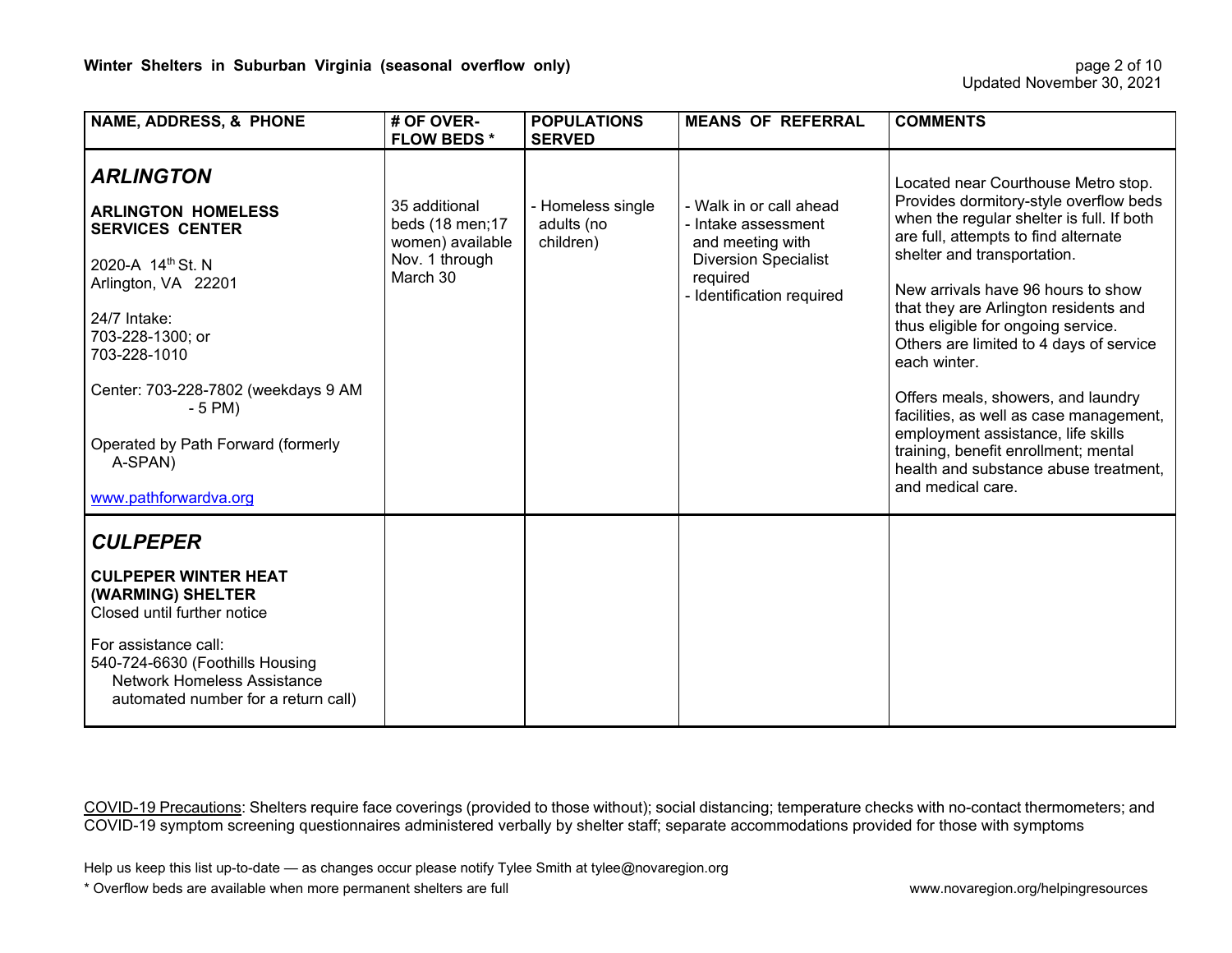| <b>NAME, ADDRESS, &amp; PHONE</b>                                                                                                                                                         | # OF OVER-<br><b>FLOW BEDS*</b>                | <b>POPULATIONS</b><br><b>SERVED</b>         | <b>MEANS OF REFERRAL</b>                                                                                                        | <b>COMMENTS</b>                                                                                                                                                                                        |  |  |  |
|-------------------------------------------------------------------------------------------------------------------------------------------------------------------------------------------|------------------------------------------------|---------------------------------------------|---------------------------------------------------------------------------------------------------------------------------------|--------------------------------------------------------------------------------------------------------------------------------------------------------------------------------------------------------|--|--|--|
| <b>FAIRFAX</b>                                                                                                                                                                            |                                                |                                             |                                                                                                                                 |                                                                                                                                                                                                        |  |  |  |
| <b>BAILEY'S SHELTER AND</b><br><b>SUPPORTIVE HOUSING</b><br>5914 Seminary Road<br>Falls Church, VA 22041<br>703-820-7621 Intake<br>Operated by New Hope Housing<br>www.newhopehousing.org | Expanded<br>capacity varies<br>based on need   | - Single adults<br>over 18 (no<br>children) | - No referral necessary<br>for Expanded Capacity<br>winter shelter program.<br>Call shelter directly for<br>more information.   | Overflow space at the shelter is open<br>24/7 from December 1 through March<br>31. Includes access to meals, laundry,<br>showers, behavioral/physical/ chronic<br>health and case management services. |  |  |  |
| <b>ELEANOR KENNEDY SHELTER</b><br>9155 Richmond Hwy.<br>Ft. Belvoir, VA 22060<br>703-799-0200<br>Operated by New Hope Housing<br>www.newhopehousing.org                                   | Expanded<br>capacity varies<br>based on need d | - Single adults<br>over 18 (no<br>children) | - No referral necessary -<br>for Expanded Capacity<br>winter shelter program.<br>Call shelter directly for<br>more information. | Overflow space at the shelter is open<br>24/7 from December 1 through March<br>31. Includes access to meals, laundry,<br>showers, behavioral/physical/ chronic<br>health and case management services. |  |  |  |
| <b>EMBRY RUCKER SHELTER (ERCS)</b><br>11975 Bowman Towne Dr.<br>Reston, VA 20190<br>703-437-1975<br>Operated by Cornerstones<br>www.cornerstonesva.org                                    | Expanded<br>capacity varies<br>based on need   | - Adults 18 and<br>older (no<br>children)   | - No referral necessary -<br>for Expanded Capacity<br>winter shelter program.<br>Call shelter directly for<br>more information. | Overflow space at the shelter is open<br>24/7 from December 1 through March<br>31. Includes access to meals, laundry,<br>showers, behavioral/physical/chronic<br>health and case management services.  |  |  |  |
| Additional Website: https://www.fairfaxcounty.gov/homeless/hypothermia-prevention-program                                                                                                 |                                                |                                             |                                                                                                                                 |                                                                                                                                                                                                        |  |  |  |

Help us keep this list up-to-date — as changes occur please notify Tylee Smith at tylee@novaregion.org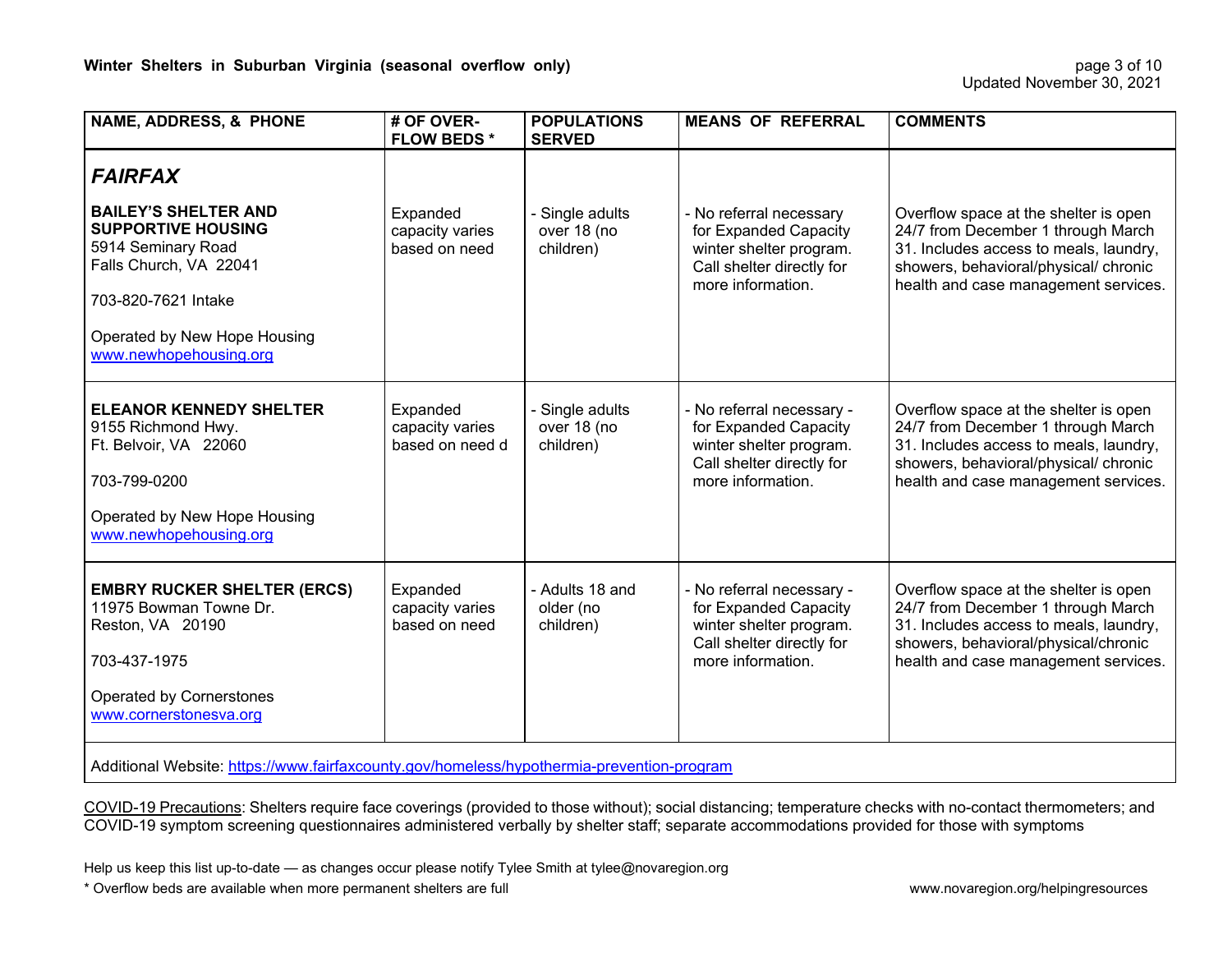| <b>NAME, ADDRESS, &amp; PHONE</b>                                                                                                                                                                                                                                                | # OF OVER-<br><b>FLOW BEDS*</b>                                          | <b>POPULATIONS</b><br><b>SERVED</b>       | <b>MEANS OF REFERRAL</b>                                                                                                                             | <b>COMMENTS</b>                                                                                                                                                                                                                                                                                                                                              |
|----------------------------------------------------------------------------------------------------------------------------------------------------------------------------------------------------------------------------------------------------------------------------------|--------------------------------------------------------------------------|-------------------------------------------|------------------------------------------------------------------------------------------------------------------------------------------------------|--------------------------------------------------------------------------------------------------------------------------------------------------------------------------------------------------------------------------------------------------------------------------------------------------------------------------------------------------------------|
| <b>FAIRFAX</b> (continued)<br><b>EMBRY RUCKER SHELTER (ERCS)</b><br>11975 Bowman Towne Dr.<br>Reston, VA 20190<br>Business Hours: 703-222-0880 (CSP -<br><b>Coordinated Servies Planning)</b><br>After Hours: 703-437-1975<br>Operated by Cornerstones<br>www.cornerstonesva.org | Hypothermia<br>Prevention<br>Program<br>capacity varies<br>based on need | - Families with<br>children under 18      | - Mon.-Fri. $8 AM - 4::30$<br>PM call CSP for eligibility<br>assessment and referrals<br>to emergency services;<br>- Other times call the<br>shelter | Access available 24/7 December 1<br>through March 31. Families<br>admitted outside business hours<br>contact CSP on the next business<br>day. All Fairfax County shelters<br>operate through a low-barrier,<br>housing-focused approach with the<br>goal of keeping shelter stays as<br>short as possible by quickly moving<br>people into permanent housing |
| <b>FRIENDS OF FALLS CHURCH WINTER</b><br><b>SHELTER</b><br>703-820-7621 Information<br>Operated by New Hope Housing<br>www.newhopehousing.org<br>Additional Website: https://www.fairfaxcounty.gov/homeless/hypothermia-prevention-program                                       | 12 beds                                                                  | - Adults 18 and<br>older (no<br>children) | - REFERRAL<br>REQUIRED; contact<br>Keiyauna Stanley at<br>kstanley@newhopeho<br>using.org or<br>Lakia Hyman at<br>lhyman@newhopehou<br>sing.org.     | Access available 5 PM - 7 AM<br>December 1 through March 31.<br>Includes access to meals,<br>behavioral/physical/chronic health,<br>and case management services.<br>Some services offered off-site.                                                                                                                                                         |

Help us keep this list up-to-date — as changes occur please notify Tylee Smith at tylee@novaregion.org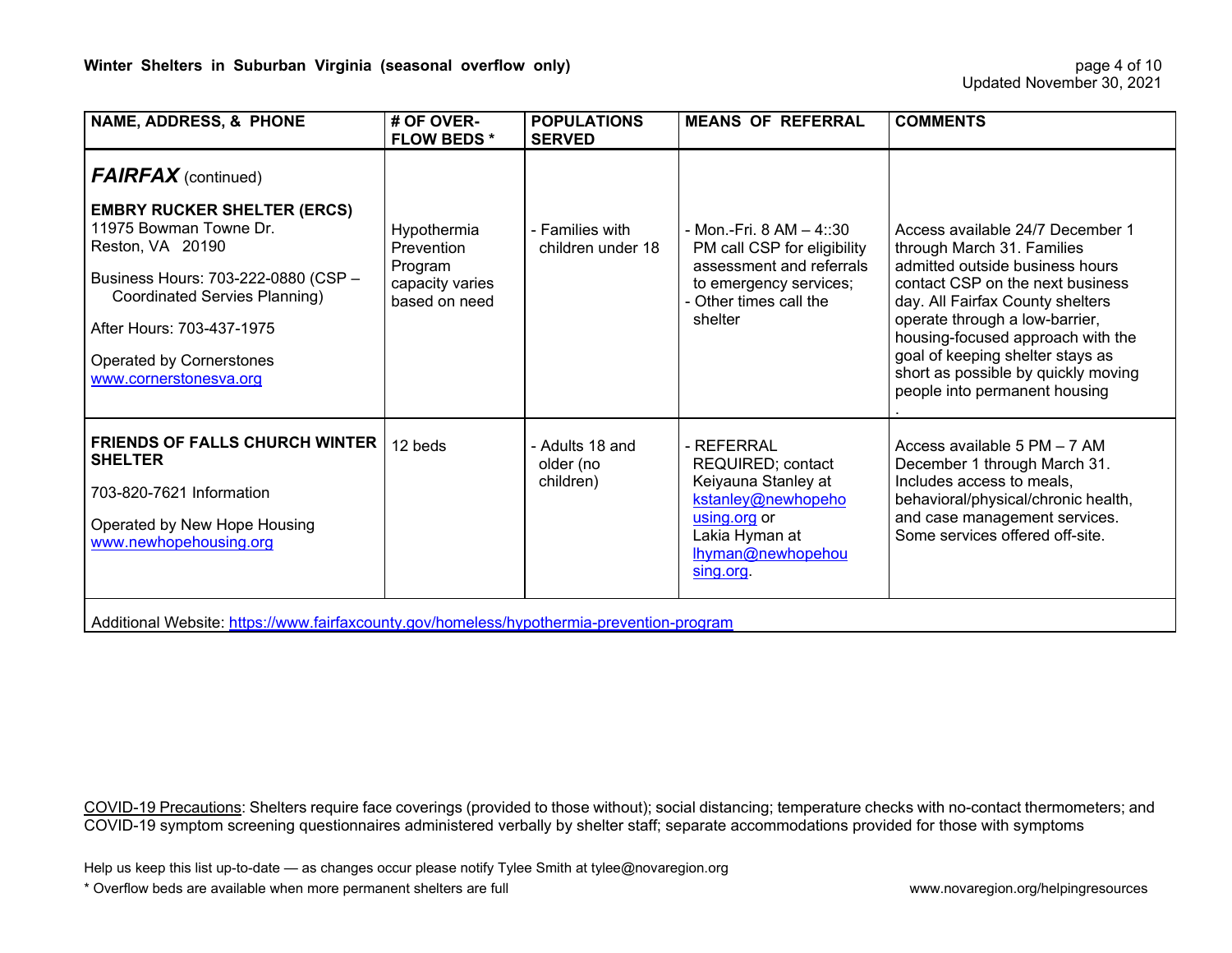| <b>NAME, ADDRESS, &amp; PHONE</b>                                                                                                                                                                                                                                          | # OF OVER-<br><b>FLOW BEDS*</b>                                          | <b>POPULATIONS</b><br><b>SERVED</b>     | <b>MEANS OF REFERRAL</b>                                                                                                                                                                                           | <b>COMMENTS</b>                                                                                                                                                                                                                                                                                                                                               |
|----------------------------------------------------------------------------------------------------------------------------------------------------------------------------------------------------------------------------------------------------------------------------|--------------------------------------------------------------------------|-----------------------------------------|--------------------------------------------------------------------------------------------------------------------------------------------------------------------------------------------------------------------|---------------------------------------------------------------------------------------------------------------------------------------------------------------------------------------------------------------------------------------------------------------------------------------------------------------------------------------------------------------|
| <b>FAIRFAX</b> (continued)                                                                                                                                                                                                                                                 |                                                                          |                                         |                                                                                                                                                                                                                    |                                                                                                                                                                                                                                                                                                                                                               |
| <b>KATHERINE HANLEY FAMILY</b><br><b>SHELTER</b><br>12970 Katherine Hanley Court<br>Fairfax, VA 22030<br>Business Hours: 703-222-0880 (CSP -<br>Coordinated Servies Planning)<br>After Hours: 571-522-6800<br>Operated by Shelter House<br>www.shelterhouse.org/programs-2 | Hypothermia<br>Prevention<br>Program<br>capacity varies<br>based on need | - Families with<br>children under 18    | - Mon.-Fri. 8 AM $-$ 4::30<br>PM call CSP for eligibility<br>assessment and referrals<br>to emergency services;<br>other times call or visit the<br>shelter                                                        | Access available 24/7 December 1<br>through March 31. Families<br>admitted outside business hours<br>contact CSP on the next business<br>day. All Fairfax County shelters<br>operate through a low-barrier,<br>housing-focused approach with the<br>goal of keeping shelter stays as<br>short as possible by quickly moving<br>people into permanent housing. |
| <b>NEXT STEPS FAMILY PROGRAM</b><br>Business hours 703-222-0880 (CSP -<br><b>Coordinated Servies Planning</b><br>Business hours 703-360-1727 Next<br>Steps office<br>Operated by FACETS<br>http://www.facetscares.org                                                      | Hypothermia<br>Prevention<br>Program<br>capacity varies<br>based on need | - Families<br>with children<br>under 18 | - Mon.-Fri. 8 AM -4::30 PM<br>call CSP for eligibility<br>assessment and referrals<br>to emergency services<br>- Outside of business hours<br>call Embry Rucker,<br>Katherine Hanley, or<br>Patrick Henry shelters | Admission during business hours<br>only. Shelter provided in scattered<br>sites. All Fairfax County shelters<br>operate through a low-barrier,<br>housing-focused approach with the<br>goal of keeping shelter stays as<br>short as possible by quickly moving<br>people into permanent housing.                                                              |

Help us keep this list up-to-date — as changes occur please notify Tylee Smith at tylee@novaregion.org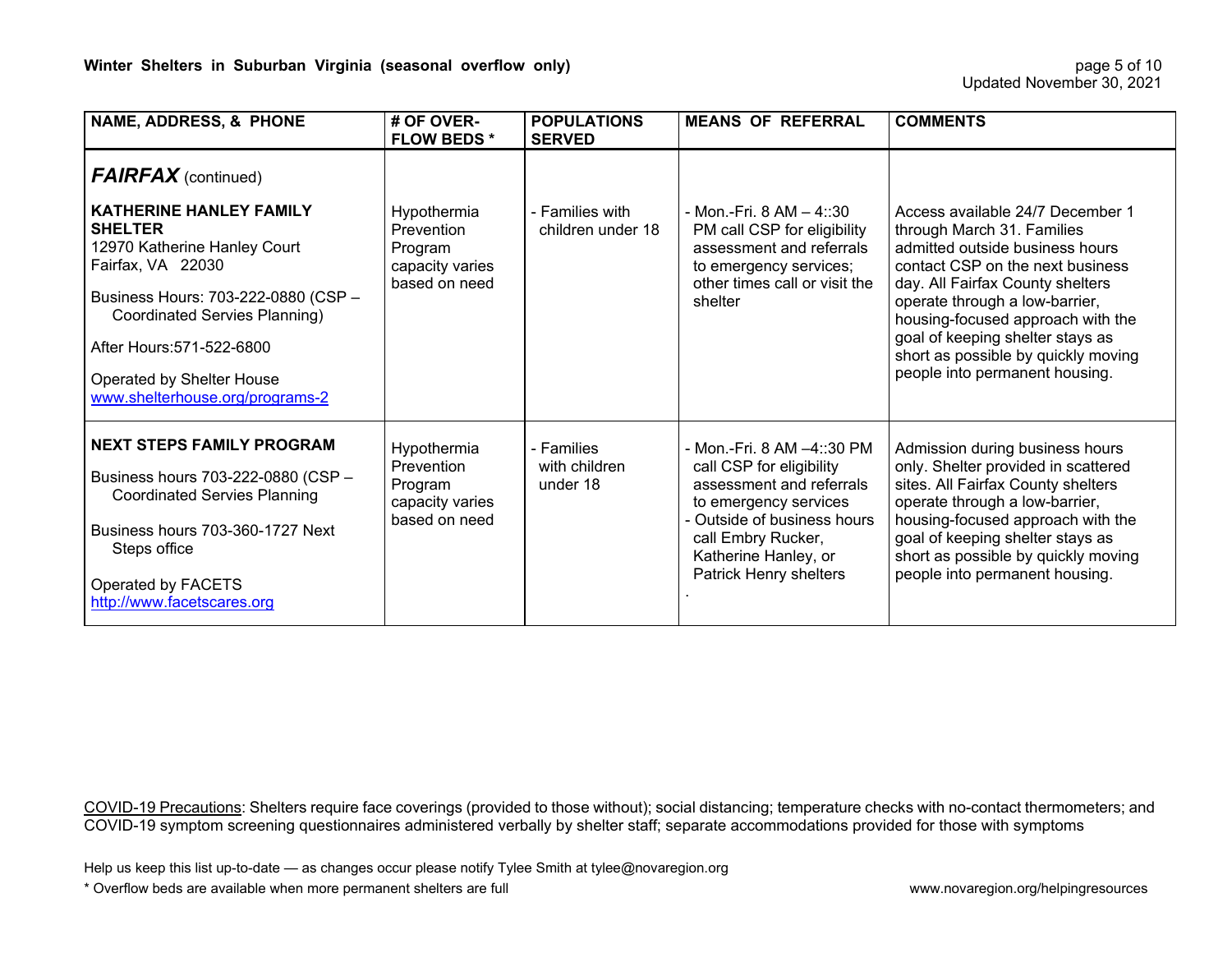| <b>NAME, ADDRESS, &amp; PHONE</b>                                                                                                                                                                                                                                     | # OF OVER-<br><b>FLOW BEDS*</b>                                          | <b>POPULATIONS</b><br><b>SERVED</b>       | <b>MEANS OF REFERRAL</b>                                                                                                                                    | <b>COMMENTS</b>                                                                                                                                                                                                                                                                                                                                              |
|-----------------------------------------------------------------------------------------------------------------------------------------------------------------------------------------------------------------------------------------------------------------------|--------------------------------------------------------------------------|-------------------------------------------|-------------------------------------------------------------------------------------------------------------------------------------------------------------|--------------------------------------------------------------------------------------------------------------------------------------------------------------------------------------------------------------------------------------------------------------------------------------------------------------------------------------------------------------|
| <b>FAIRFAX</b> (continued)<br><b>NORTH COUNTY HUMAN SERVICES</b><br><b>BUILDING</b><br>1858 Cameron Glen Dr.<br>Reston, VA 20190<br>703-437-1975 Information<br><b>Operated by Cornerstones</b><br>www.cornerstonesva.org                                             | Hypothermia<br>Prevention<br>Program<br>capacity varies<br>based on need | - Adults 18 and<br>older (no<br>children) | - No referral necessary.<br>Call shelter directly for<br>more information.                                                                                  | Open 24/7 from evening of<br>December 1 through March 31.<br>Includes access to meals, laundry,<br>showers, behavioral/physical/<br>chronic health and case<br>management services. Some<br>services offered off-site                                                                                                                                        |
| <b>PATRICK HENRY FAMILY SHELTER</b><br>3080 Patrick Henry Drive<br>Falls Church, VA 22044<br>Business Hours: 703-222-0880 (CSP -<br><b>Coordinated Servies Planning)</b><br>After Hours: 703-536-2155<br>Operated by Shelter House<br>www.shelterhouse.org/programs-2 | Hypothermia<br>Prevention<br>Program<br>capacity varies<br>based on need | - Families with<br>children under 18      | - Mon.-Fri. 8 AM - 4::30<br>PM call CSP for eligibility<br>assessment and referrals<br>to emergency services;<br>- Other times call or visit<br>the shelter | Access available 24/7 December 1<br>through March 31. Families<br>admitted outside business hours<br>contact CSP on the next business<br>day. All Fairfax County shelters<br>operate through a low-barrier,<br>housing-focused approach with the<br>goal of keeping shelter stays as<br>short as possible by quickly moving<br>people into permanent housing |
| <b>RISING HOPE UMC</b><br>8220 Russell Road<br>Alexandria, VA 22309<br>703-799-0200 Information<br>Operated by New Hope Housing and<br>Ventures in Community (VIC)<br>www.newhopehousing.org                                                                          | Hypothermia<br>Prevention<br>Program<br>capacity varies<br>based on need | - Adults 18 and<br>older (no<br>children) | - No referral necessary.<br>Call shelter directly for<br>more information.                                                                                  | Available 6:30 PM - 7:00 AM<br>December 1 through March 31.<br>Includes access to meals,<br>behavioral/physical/chronic health,<br>and case management services.<br>Some services offered off-site.                                                                                                                                                          |

Help us keep this list up-to-date — as changes occur please notify Tylee Smith at tylee@novaregion.org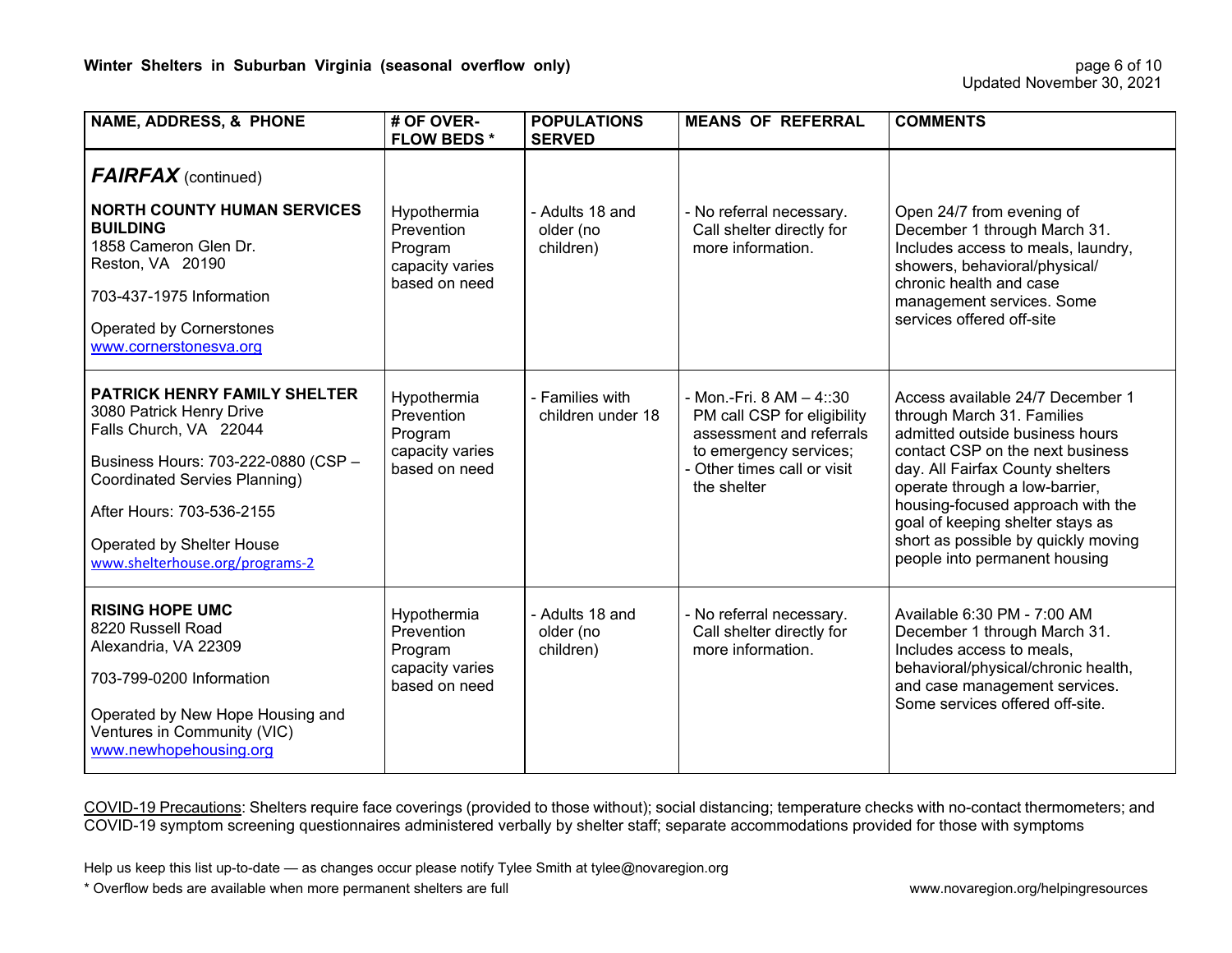| <b>NAME, ADDRESS, &amp; PHONE</b>                                                                                                                                                                            | # OF OVER-<br><b>FLOW BEDS*</b>                                          | <b>POPULATIONS</b><br><b>SERVED</b>    | <b>MEANS OF REFERRAL</b>                                                                                                                                                                                                                       | <b>COMMENTS</b>                                                                                                                                                                                                                                            |
|--------------------------------------------------------------------------------------------------------------------------------------------------------------------------------------------------------------|--------------------------------------------------------------------------|----------------------------------------|------------------------------------------------------------------------------------------------------------------------------------------------------------------------------------------------------------------------------------------------|------------------------------------------------------------------------------------------------------------------------------------------------------------------------------------------------------------------------------------------------------------|
| <b>ROTATING FAITH COMMUNITY SITES</b><br>703-352-5090<br>press 6 for an English recording of<br>the current hosting location(s)<br>ext. 1303 for Spanish<br>Operated by FACETS<br>http://www.facetscares.org | Hypothermia<br>Prevention<br>Program<br>capacity varies<br>based on need | - Adults 18 and<br>older               | - No referral necessary.<br>Call shelter directly for<br>more information.                                                                                                                                                                     | Available 5:30 PM - 7:00 AM<br>December 1 through March 31.<br>Includes access to meals,<br>behavioral/physical/chronic health, and<br>case management services. Various<br>locations county-wide.                                                         |
| <b>ROTATING FAITH COMMUNITY SITES</b><br>703-820-7621 Information through<br>Bailey's Shelter<br>Operated by New Hope Housing<br>www.newhopehousing.org                                                      | Hypothermia<br>Prevention<br>Program<br>capacity varies<br>based on need | - Adults 18 and<br>older               | - No referral necessary.<br>Call shelter directly for<br>more information.                                                                                                                                                                     | Available 5:30PM - 7 PM<br>December 1 through March 31.<br>Includes access to meals,<br>behavioral/physical/chronic health,<br>and case management services.<br>Some services offered off-site.<br>Transportation options available.                       |
| Additional Website: https://www.fairfaxcounty.gov/homeless/hypothermia-prevention-program                                                                                                                    |                                                                          |                                        |                                                                                                                                                                                                                                                |                                                                                                                                                                                                                                                            |
| <b>FREDERICKSBURG</b><br><b>Micah Ecumenical Ministries</b><br><b>COLD WEATHER SHELTER</b><br>Locations vary<br>540-479-4116 x 10 Hospitality Center<br>www.micahfredericksburg.org                          | Capacity varies;<br>at least 1<br>handicapped<br>accessible unit         | - Adults 18 and<br>older<br>- Homeless | - Intake & assessment<br>Monday-Friday 3 PM at<br><b>Micah Hospitality Center</b><br>1013 Princess Anne St.<br>Fredericksburg, VA<br>22401<br>- Other times, call<br><b>Regional Homeless</b><br>Helpline for referrals<br>540-358-5801 (24/7) | Open November 16 - March 13 when<br>temp below 32 degrees or in rain or<br>snow. Includes breakfast and hot<br>dinners. For those without vehicles,<br>provides transportation to shelter sites<br>and return to the Hospitality Center in<br>the morning. |

Help us keep this list up-to-date — as changes occur please notify Tylee Smith at tylee@novaregion.org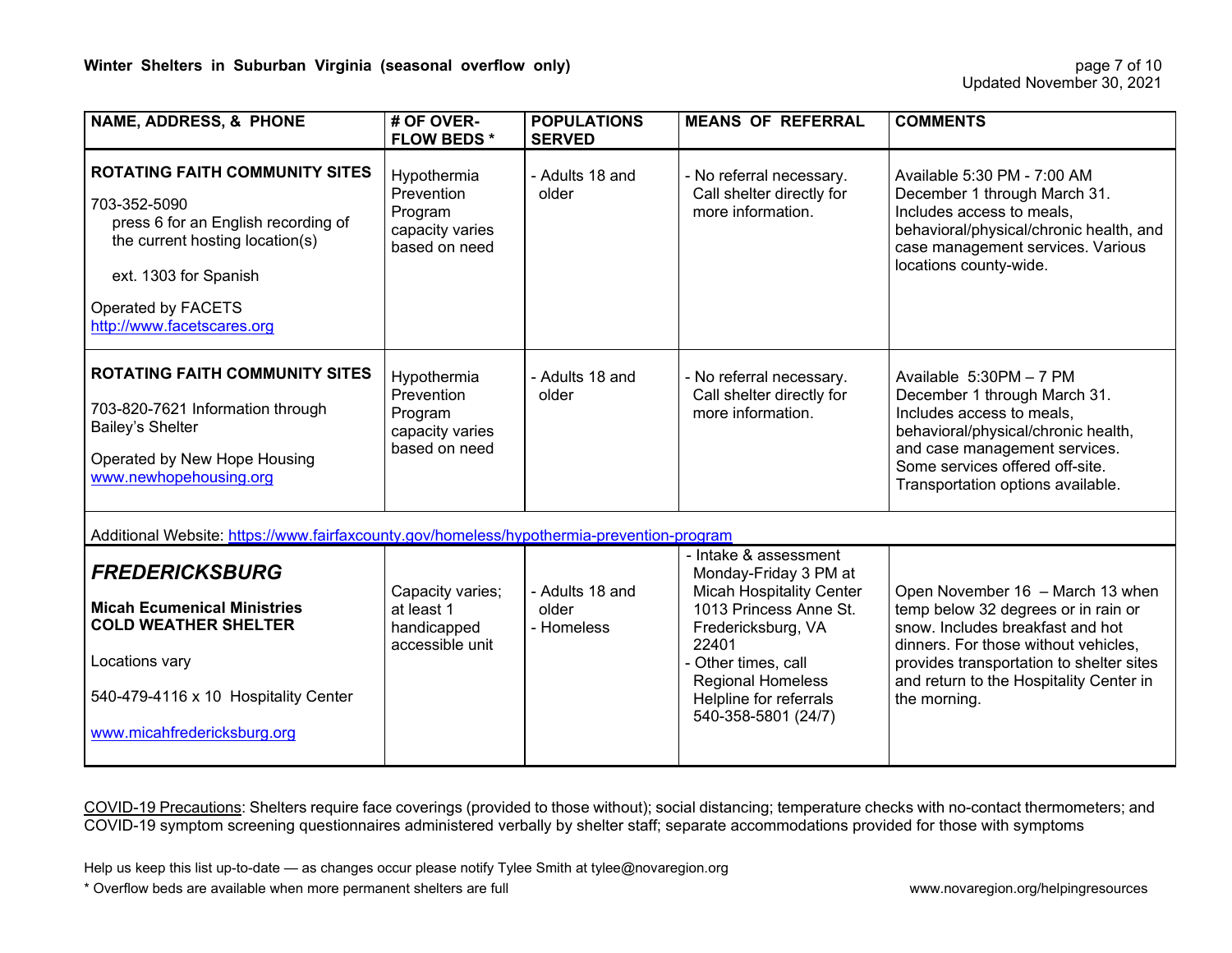| <b>NAME, ADDRESS, &amp; PHONE</b>                                                                                                                                                                                                                                | # OF OVER-<br><b>FLOW BEDS*</b>                                     | <b>POPULATIONS</b><br><b>SERVED</b> | <b>MEANS OF REFERRAL</b>                                                                                                                                                                                                                                                                                                                                                                                                                                                           | <b>COMMENTS</b>                                                                                                                                                                                                                                                                                                                                                                       |
|------------------------------------------------------------------------------------------------------------------------------------------------------------------------------------------------------------------------------------------------------------------|---------------------------------------------------------------------|-------------------------------------|------------------------------------------------------------------------------------------------------------------------------------------------------------------------------------------------------------------------------------------------------------------------------------------------------------------------------------------------------------------------------------------------------------------------------------------------------------------------------------|---------------------------------------------------------------------------------------------------------------------------------------------------------------------------------------------------------------------------------------------------------------------------------------------------------------------------------------------------------------------------------------|
| <b>LOUDOUN COUNTY</b><br><b>LOUDOUN HYPOTHERMIA SHELTER</b><br>19520 Meadowview Court<br>Leesburg, VA 20175<br>571-258-3033 (24/7)<br>Weekdays 8:30 AM - 5 PM<br>703-777-0420 Information & Referral or<br>703-737-8416 Coordinated Entry<br>www.loudoun.gov/CoC | 26<br>COVID-19<br>precautions<br>below also apply<br>to shelter bus | - Adults 18 and<br>older            | - No referral necessary<br>- no sex offenders<br>- Photo ID required<br>Shuttle Buses Nightly from:<br>5:30 PM - Loudoun Transit<br>Bus 82 - bus stop across<br>the street from the William<br>Watters House, 22365<br>Enterprise St., Sterling, &<br>6:30 PM - Loudoun Transit<br>Bus 57 - stops behind the<br>Shenandoah building (right<br>rear side), 102 Heritage<br>Way, NE, Leesburg<br>Morning drop-off weekends<br>& holidays only from the<br>shelter to the above stops | Open November 15 - March 31<br>6:30 PM to 7 AM.<br>Provides evening meals, breakfasts<br>and showers. Offers case management<br>support, mental health services and<br>information and referral.<br>Personal bags and belongings must be<br>limited, searched, and stored in locked<br>room overnight.<br>Daytime drop-in center available on<br>site from 8:30-4:30 Monday - Friday. |
| <b>PRINCE WILLIAM</b><br>Information: COORDINATED ENTRY SYSTEM REFERRAL<br>LINE (CES)<br>weekdays 8:30 AM-5:30 PM; closed holidays<br>703-792-3366<br>https://www.pwcva.gov/department/social-<br>services/homeless-services                                     |                                                                     | - Individuals<br>- Families         | - Assesses needs of<br>callers facing a housing<br>crisis and refers and<br>connects them to the<br>most appropriate<br>resources.                                                                                                                                                                                                                                                                                                                                                 | Point of intake for homeless services.<br>Police record does not always<br>preclude services.                                                                                                                                                                                                                                                                                         |

Help us keep this list up-to-date — as changes occur please notify Tylee Smith at tylee@novaregion.org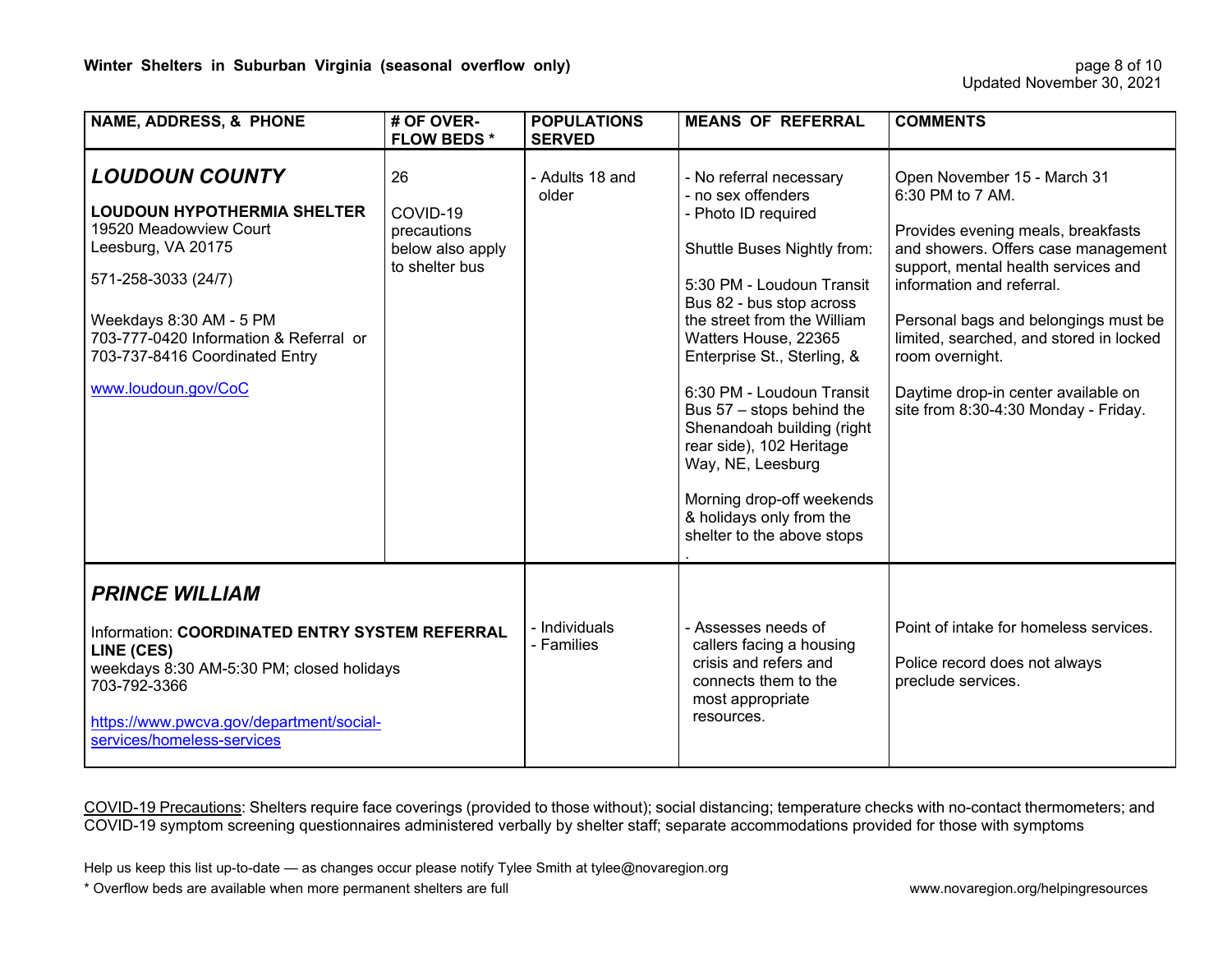| <b>NAME, ADDRESS, &amp; PHONE</b>                                                                                                                                                                                                                                                                                                                                                                                                                                               | # OF OVER-<br><b>FLOW BEDS*</b> | <b>POPULATIONS</b><br><b>SERVED</b>                      | <b>MEANS OF REFERRAL</b>                                                                                                                                                                              | <b>COMMENTS</b>                                                                                                                                                                                                                                                                                                                |
|---------------------------------------------------------------------------------------------------------------------------------------------------------------------------------------------------------------------------------------------------------------------------------------------------------------------------------------------------------------------------------------------------------------------------------------------------------------------------------|---------------------------------|----------------------------------------------------------|-------------------------------------------------------------------------------------------------------------------------------------------------------------------------------------------------------|--------------------------------------------------------------------------------------------------------------------------------------------------------------------------------------------------------------------------------------------------------------------------------------------------------------------------------|
| <b>EASTERN PRINCE WILLIAM</b><br><b>HYPOTHERMIA COORDINATION</b><br>see Referrals on this line<br>703-792-3366 Coordinated Entry (CES)<br>M-F 8:30 AM-5:30 PM; closed holidays<br>703-227-7140 Streetlight office<br>Mon.-Fri. 4 PM-9:30 PM; Sat. & Sun.<br>9 AM-9:30 PM<br>Operated by Streetlight Community<br><b>Outreach Ministries</b><br>https://www.pwcva.gov/assets/2021-<br>10/Streetlight%20Ministries%20Hypot<br>hermia%20Presentation%20for%20th<br>e%20website.pdf | 28 beds                         | - single adults<br>over 18<br>- adult-only<br>households | - Sun. - Sat. 9 AM-9:30 PM<br>service providers should<br>register their clients on<br>Eventbrite.<br>- Individuals not<br>connected to services<br>must register through the<br>numbers to the left. | Open November 1 – March 31 when<br>wind chills are below 32 degrees<br>Shelter offers 3 meals, laundry, &<br>transportation to the shelter. Guests<br>will usually stay overnight, although<br>they may stay during the day in<br>stretches of cold nights. Services are<br>coordinated by Streetlight Ministry<br>volunteers. |
| <b>EASTERN PRINCE WILLIAM</b><br><b>OVERNIGHT SHELTER</b>                                                                                                                                                                                                                                                                                                                                                                                                                       | Permanently<br>closed           |                                                          |                                                                                                                                                                                                       |                                                                                                                                                                                                                                                                                                                                |

Help us keep this list up-to-date — as changes occur please notify Tylee Smith at tylee@novaregion.org